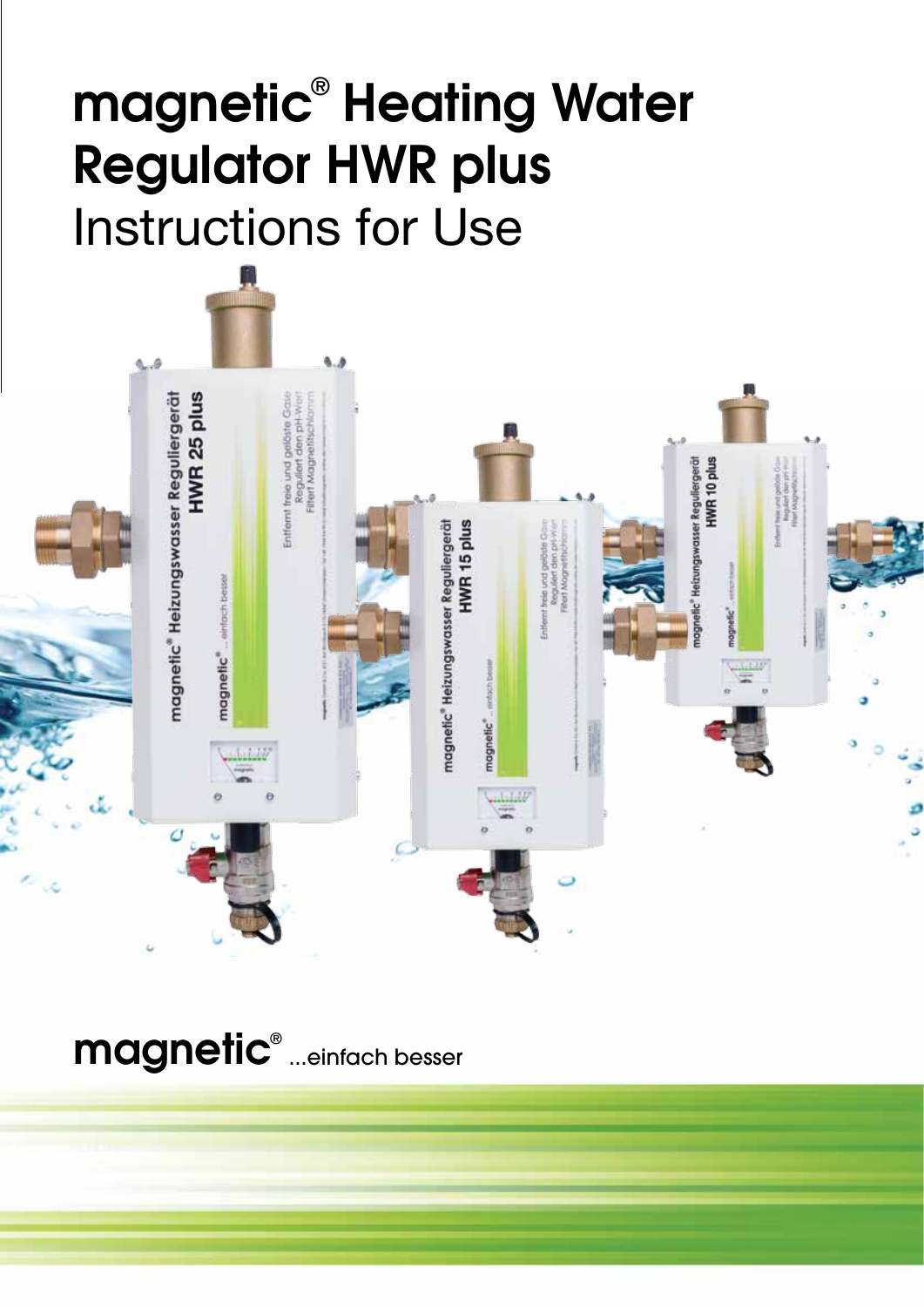magnetic GmbH & Co. KG Am Richtbach 5 D-74547 Untermünkheim

Tel. +49 79 44 9 41 99-0 Fax +49 79 44 9 41 99-19

info@magnetic-online.de www.magnetic-online.de

Managing Shareholder: Michael Bader

VAT ID No.: DE 255 018 730 Commercial Register No.: HRA 571362

Version:2018 / 4 BA HWR EN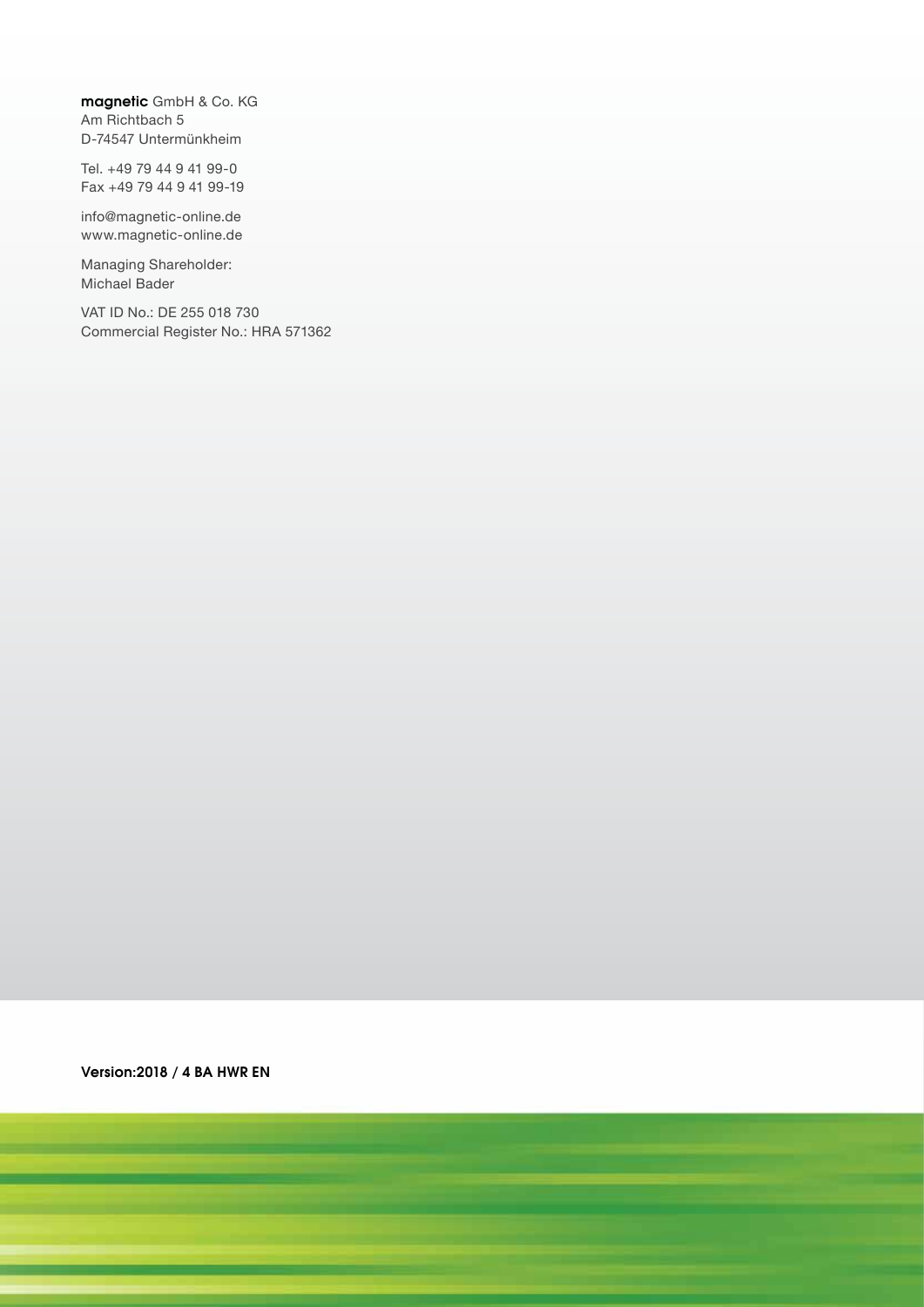# magnetic**®** HWR plus

## Heating Water Regulator

## **Contents**

| Data and dimensions                                                                                                                                                                                                                  | റ |
|--------------------------------------------------------------------------------------------------------------------------------------------------------------------------------------------------------------------------------------|---|
| <b>Correct Installation</b>                                                                                                                                                                                                          |   |
|                                                                                                                                                                                                                                      |   |
| Function indicator                                                                                                                                                                                                                   |   |
|                                                                                                                                                                                                                                      |   |
| Anode replacement <b>Annual Line and Annual Line and Annual Line and Annual Line and Annual Line and Annual Line and Annual Line and Annual Line and Annual Line and Annual Line and Annual Line and Annual Line and Annual Line</b> |   |
| <b>Fault correction</b>                                                                                                                                                                                                              |   |
| Service Record                                                                                                                                                                                                                       |   |
|                                                                                                                                                                                                                                      |   |

## magnetic® ...einfach besser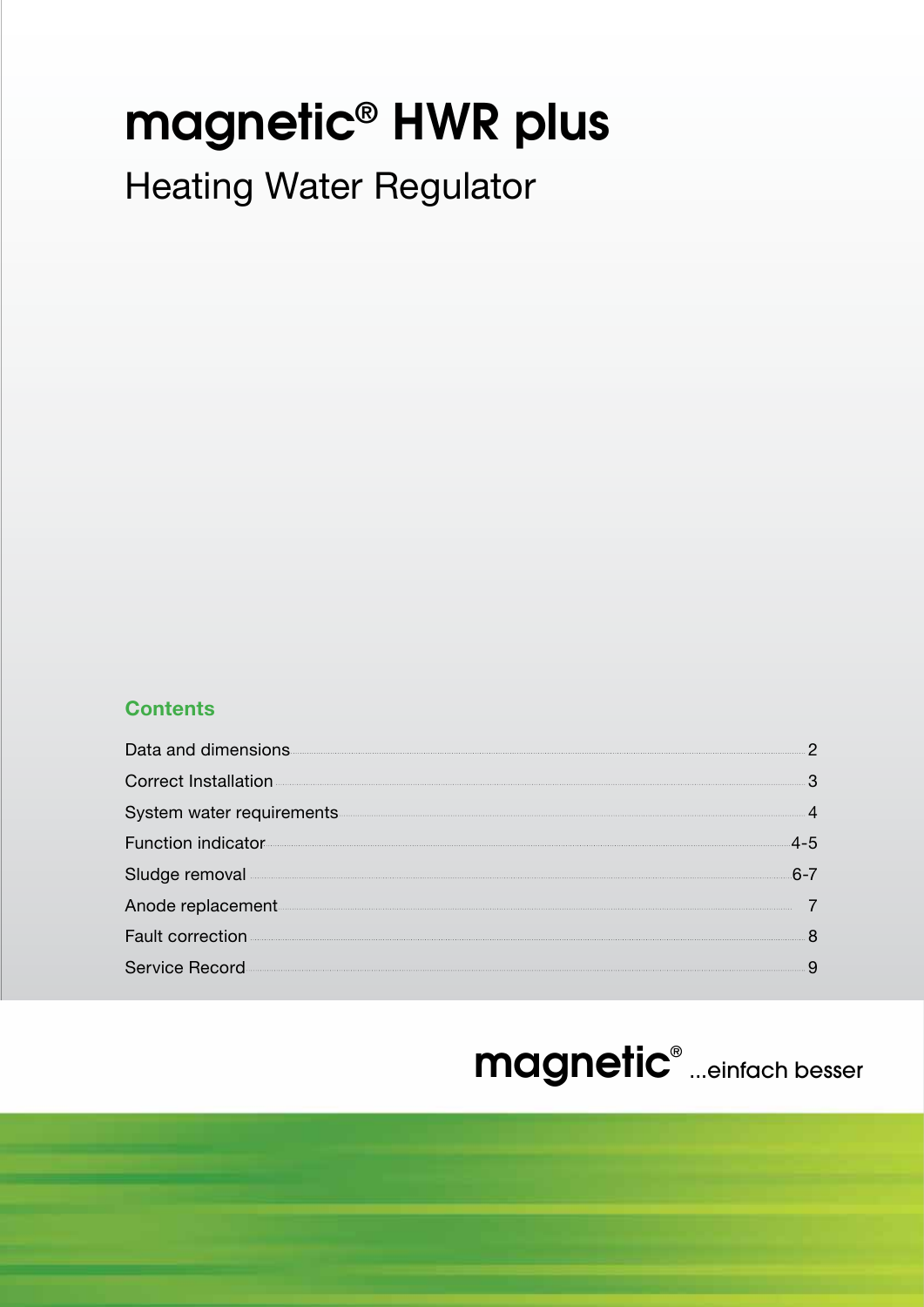## **! How to select the correct Heating Water Regulator?**

\*The selection of the magnetic HWR plus depends on the system water content. The size selection is also dependent on the amount of oxygen ingress into the entire system, which especially occurs at screwed connections, plastic pipes, control elements, etc. The content volume of the tank or buffer tank made of steel is not taken into account because practically no oxygen diffusion takes place there.

You calculate that with the following formula: Heating capacity of the system (kW) x 20 = System water content (I).

### **Data and dimensions**

Boiler material: chrome steel V4A





| Dimensions in mm                           | HWR 10 plus             | HWR 15 plus             | HWR 25 plus           |
|--------------------------------------------|-------------------------|-------------------------|-----------------------|
| A Total height                             | 450 mm                  | 604 mm                  | 750 mm                |
| B1 Top edge – coupling centre              | 187 mm                  | 205 mm                  | 205 mm                |
| C Wall – coupling centre                   | 75 mm                   | 136 mm                  | 136 mm                |
| D Installation length incl. screw coupling | 310 mm                  | 440 mm                  | 440 mm                |
| E Width                                    | 150 mm                  | 275 mm                  | 275 mm                |
| F Inlet / Outlet                           | 1"                      | $1\frac{1}{2}$          | $1\frac{1}{2}$        |
| G Drain                                    | $3/4$ "                 | $3/4$ "                 | $3/4$ "               |
| H Minimum distance to top                  | 80 mm                   | 400 mm                  | 400 mm                |
| Performance Data                           | HWR 10 plus             | HWR 15 plus             | HWR 25 plus           |
| System water content*:                     | < 5001                  | < 1.5001                | < 5.0001              |
| Flow rate (direction not fixed):           | $<$ 3 m <sup>3</sup> /h | $< 5$ m <sup>3</sup> /h | < 7 m <sup>3</sup> /h |
| Coupling size:                             | 1"                      | $1\frac{1}{2}$          | $1\frac{1}{2}$        |
| Max. operating pressure:                   | $<$ 10 bar              | $<$ 10 bar              | $<$ 10 bar            |
| Max. temperature:                          | $< 90^{\circ}$ C        | $< 90^{\circ}$ C        | $<$ 90 $^{\circ}$ C   |



Scope of Supply (HWR 10, 15 ,25 plus):

- 1. Vent
- 2. Vent coupling

3. 10 mA meter

- 4. Reaction vessel, insulated
- 5. Screw coupling 1 ½ " (1")
- 6. Screw coupling  $1 \frac{1}{2}$  " (1")
- 7. High-power magnet
- 8. Drain tap





2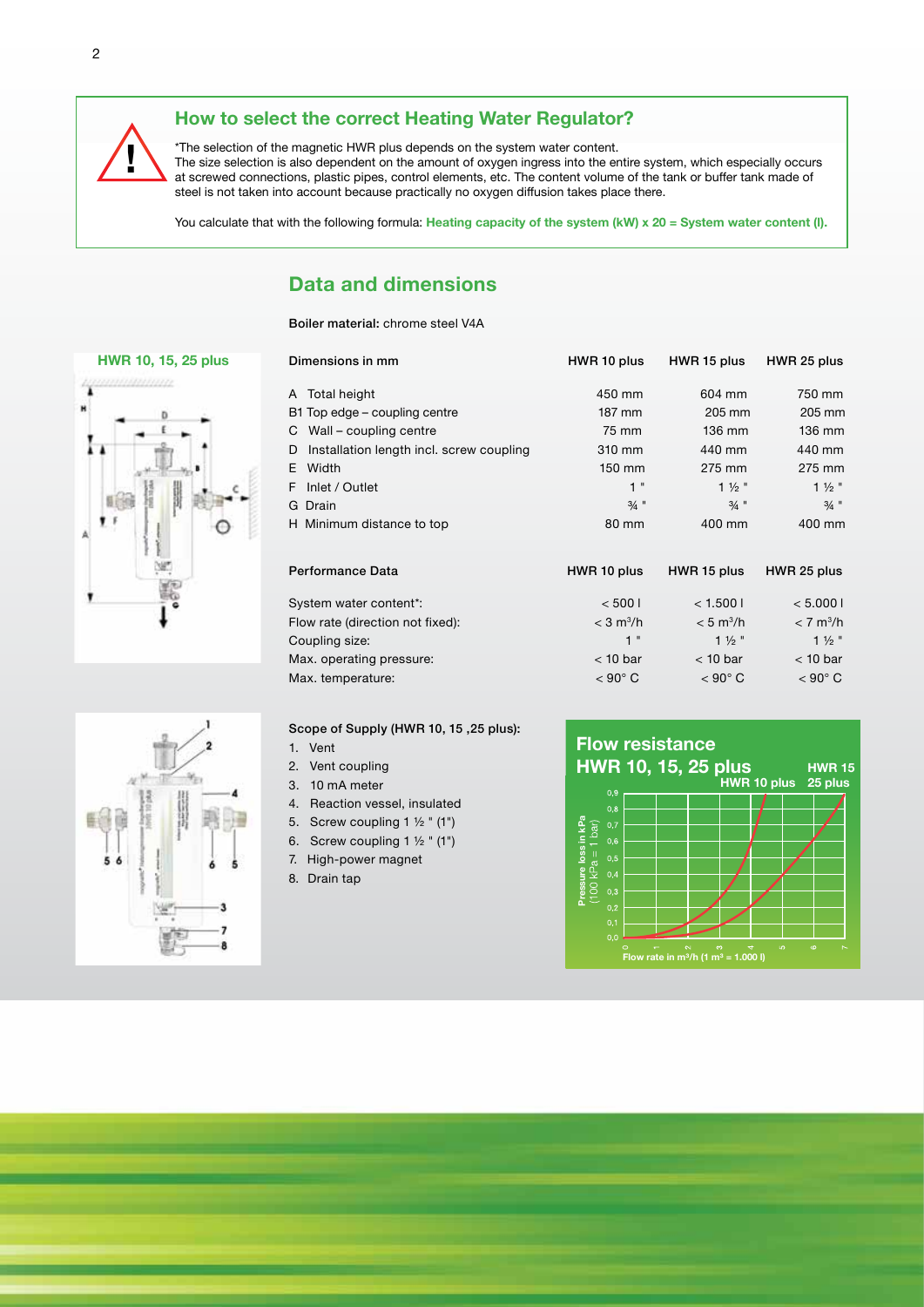



## **The correct installation**

optimum function reduced function  $\Omega$ no function  $\bullet$ 

#### 1. Installation in main supply line

The magnetic® HWR plus should be installed in the main supply line (full flow) of the heating system for a maximum removal of micro gas bubbles. Circulating impurities will then also be filtered out well via the supply line.

| Degassing | Anode protection | Sludge removal |
|-----------|------------------|----------------|
|           |                  |                |

#### 2. Installation in a system segment (Group)

The magnetic® HWR plus can be installed in the group circulation if the source of the oxygen diffusion is known (e.g. the floor heating group).

| Degassing | Anode protection | Sludge removal |
|-----------|------------------|----------------|
|           |                  |                |

#### 3. Installation in the bypass

The magnetic® HWR plus can be installed in the bypass. A flow rate meter must then also be used. The degassing and filtration performance reduces as the partflow reduces.

However, the water conditioning by the sacrificial anode is still effective down to a minimum flow rate of 2 l/min.

| Degassing | Anode protection | Sludge removal |
|-----------|------------------|----------------|
|           |                  |                |

#### 4. Installation in the main return line

The magnetic® HWR plus can be installed in the main return line if the function of the sludge collector is more important. The water conditioning by the sacrificial anode is also effective in the return line but micro gas bubbles can hardly be removed (suitable for thermal pump heating systems).

| Degassing | Anode protection | Sludge removal |
|-----------|------------------|----------------|
|           |                  |                |

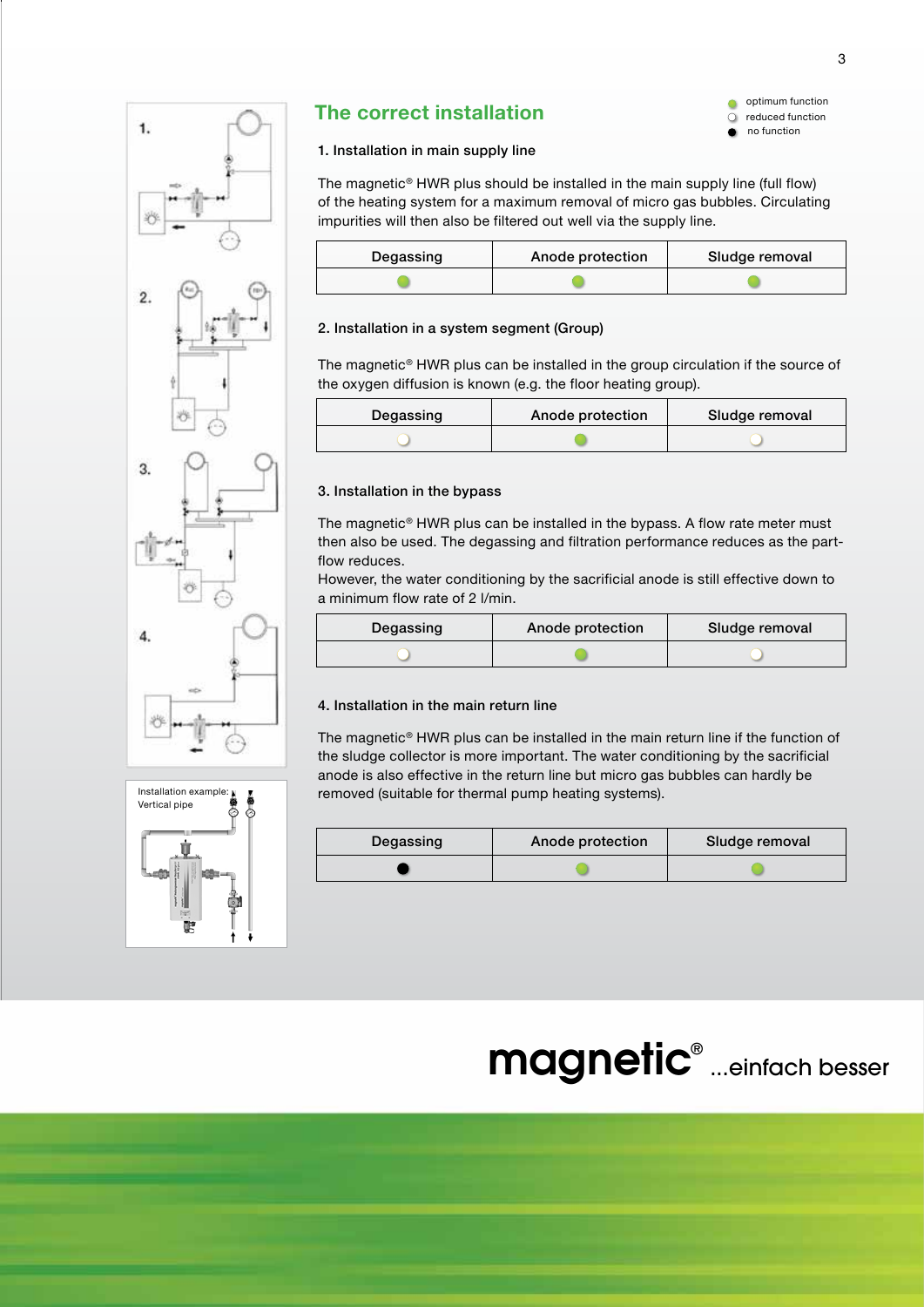### **System water requirements**

#### No chemical water additives

The magnetic® Heating Water Regulator may not be used in combination with chemical water additives. Corrosion inhibitors can impair the disintegration of the sacrificial anode and produce undesired chemical compounds. Inhibitor residues must be removed by a thorough cleaning of the heating system water before an HWR device is used. Suitable for that is a dispersing cleaner, like the magnetic® Cleaner for Heating Systems.



#### Rinsing of sludgy systems

Systems that have so much sludge that hydraulic problems occur should be flushed before the installation of the HWR plus.

The boiler and any hot water tank must also be flushed. Damage can occur under large deposits of limescale and corrosion residues in the boiler despite protective measures because the heat exchange and the water circulation are impaired there.

### **Function indicator**

The HWR indicator (amp meter) measures the current level which the anode produces in relation to the cathode. It is a direct indication for the corrosion aggressiveness of the system water. The HWR system is self-regulating. The anode automatically works stronger with aggressive water than with fully regulated water and then also shows a stronger current level on the amp meter. The function indicator is permanently connected.

The change in the meter needle deflection over a period of time also gives an indication of the anode condition.

The anode current normally reduces in the summer period because there is no circulation via the HWR plus.

An oxidation of the anode is likely if the indication is already in the red area only a few weeks after the commissioning. That must be checked.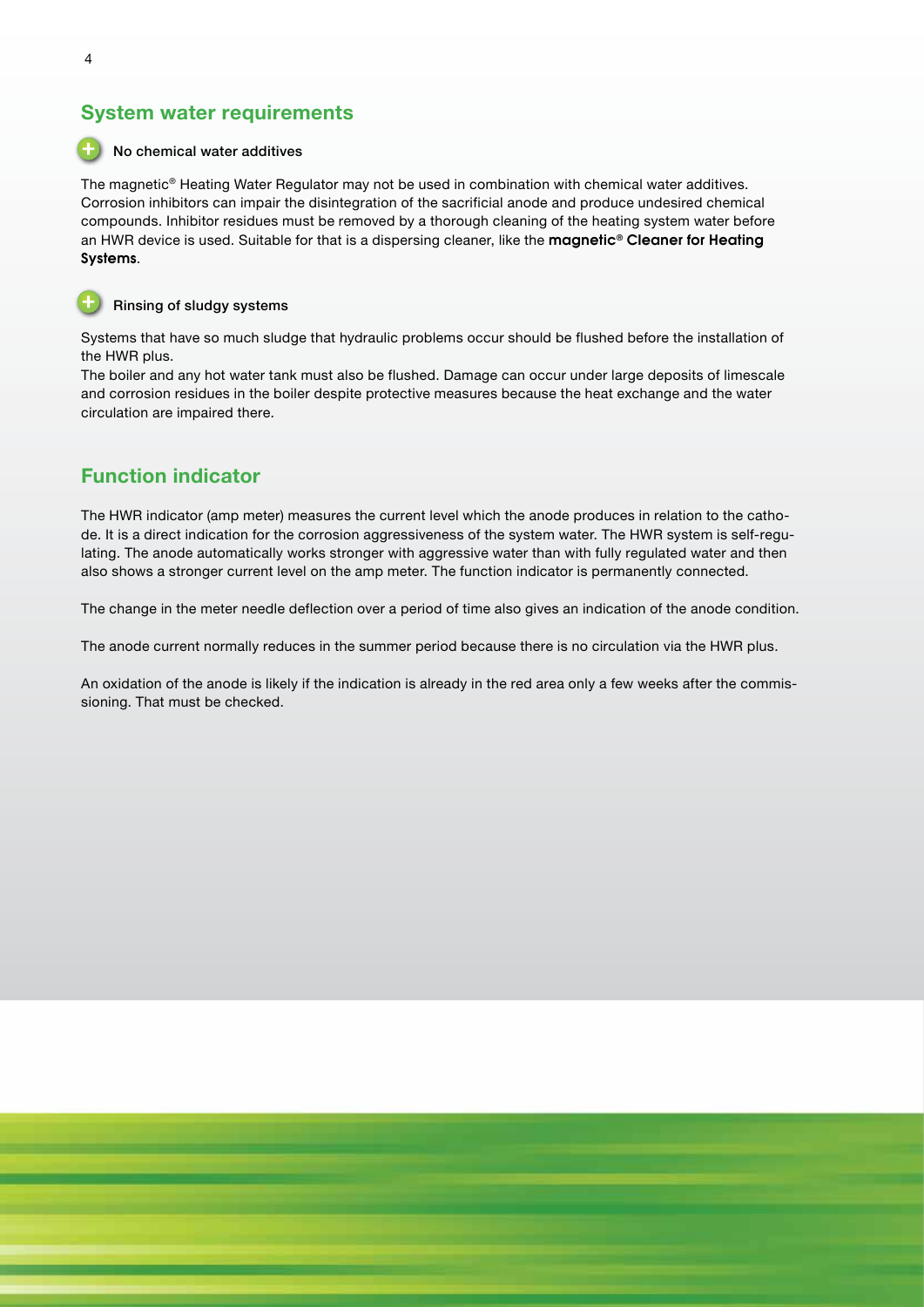

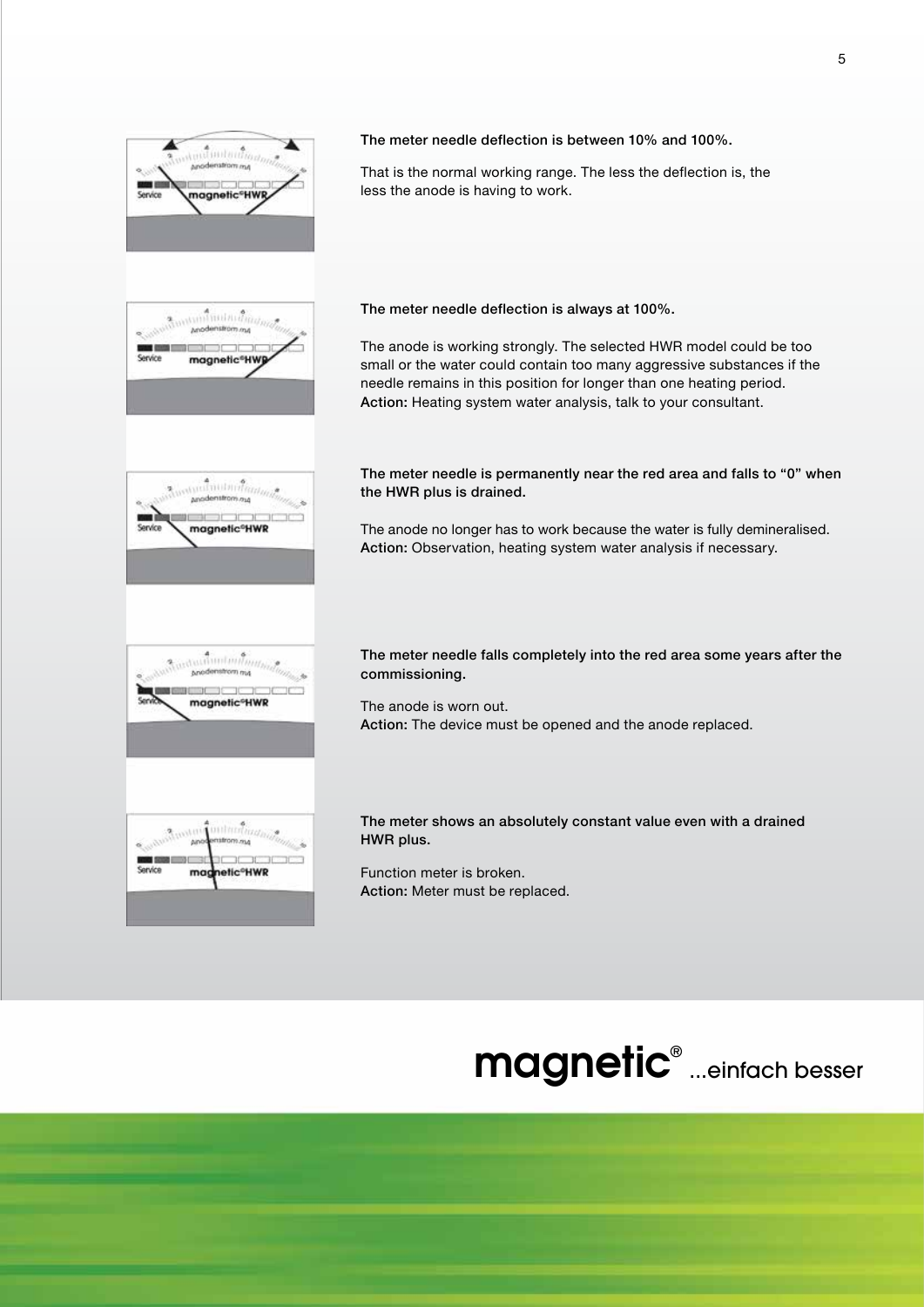**Sludge removal HWR 10, 15, 25 plus**

If the HWR plus is installed in 'full flow', switch off the circulation pump for sludge removal.

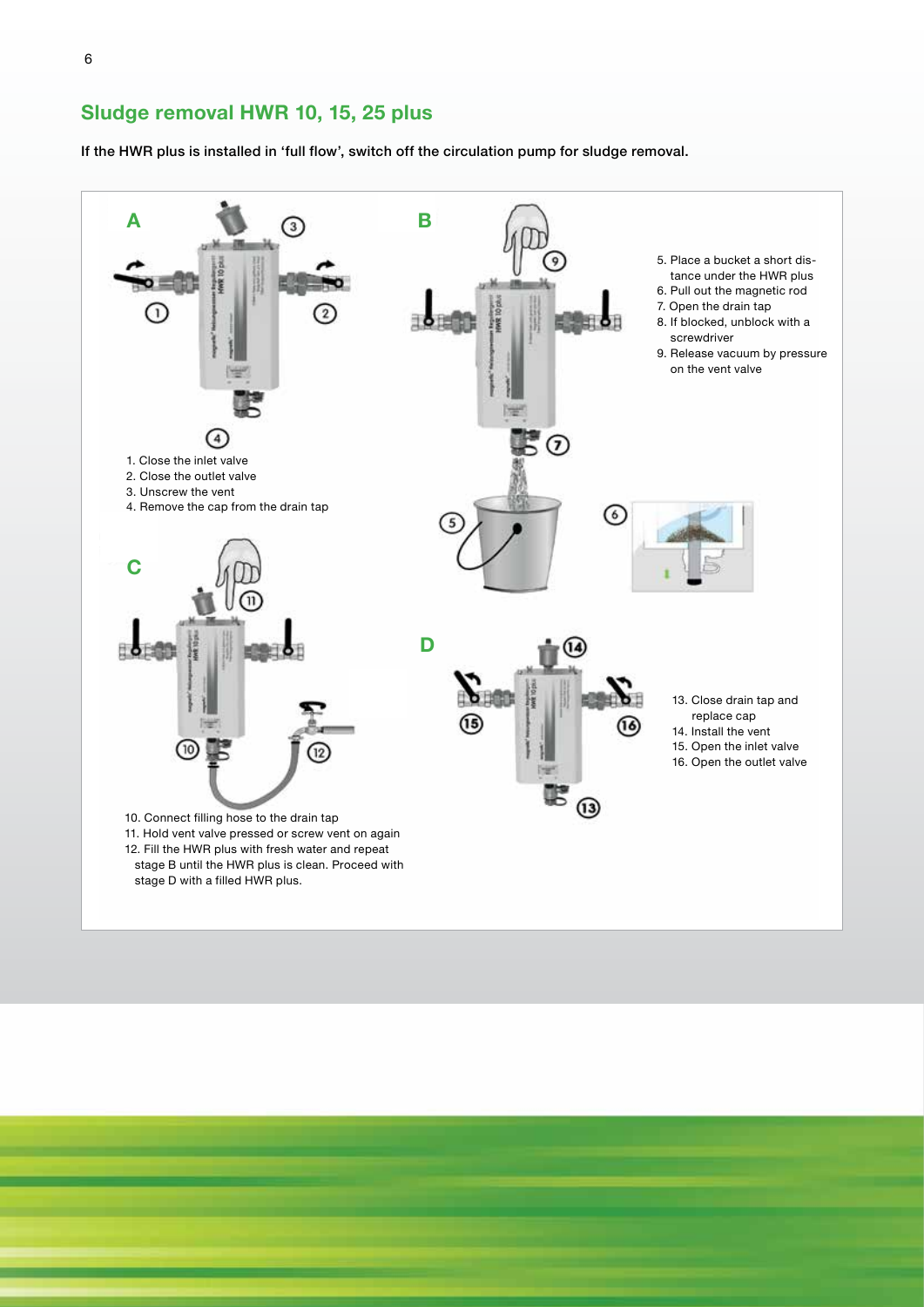## **How often should the sludge removal be done?**

Corrosion residues that are carried along with the water flow settle in the HWR plus and must be removed in the maintenance phase.

A too frequent sludge removal is undesired because it promotes the oxygen corrosion. Fresh water contains about 100 times more oxygen than that permissible in the heating system for proper operation.

You should therefore note the amount of collected sludge and adjust the sludge removal intervals accordingly. A sludge removal from the HWR plus should not be done more than twice per heating period and should not be done less often than once every 2 years

## **Anode replacement HWR 10, 15, 25 plus**



- 2. Screw out the four wing screws on the lid.
- 3. Screw off the vent.
- 4. Raise the lid.
- 5. Remove the insulation.
- 6. Pull the female disconnect off from the male disconnect of the anode.
- 7. Open the flange.
- 8. Pull the filter housing (A) downwards so that the conical screw (B) is exposed.
- 9. Hold the insulation screw (C) with the 13mm spanner and loosen the conical screw (B).
- 10. Install a new seal.
- 11. Reassemble in reverse order with a new anode.





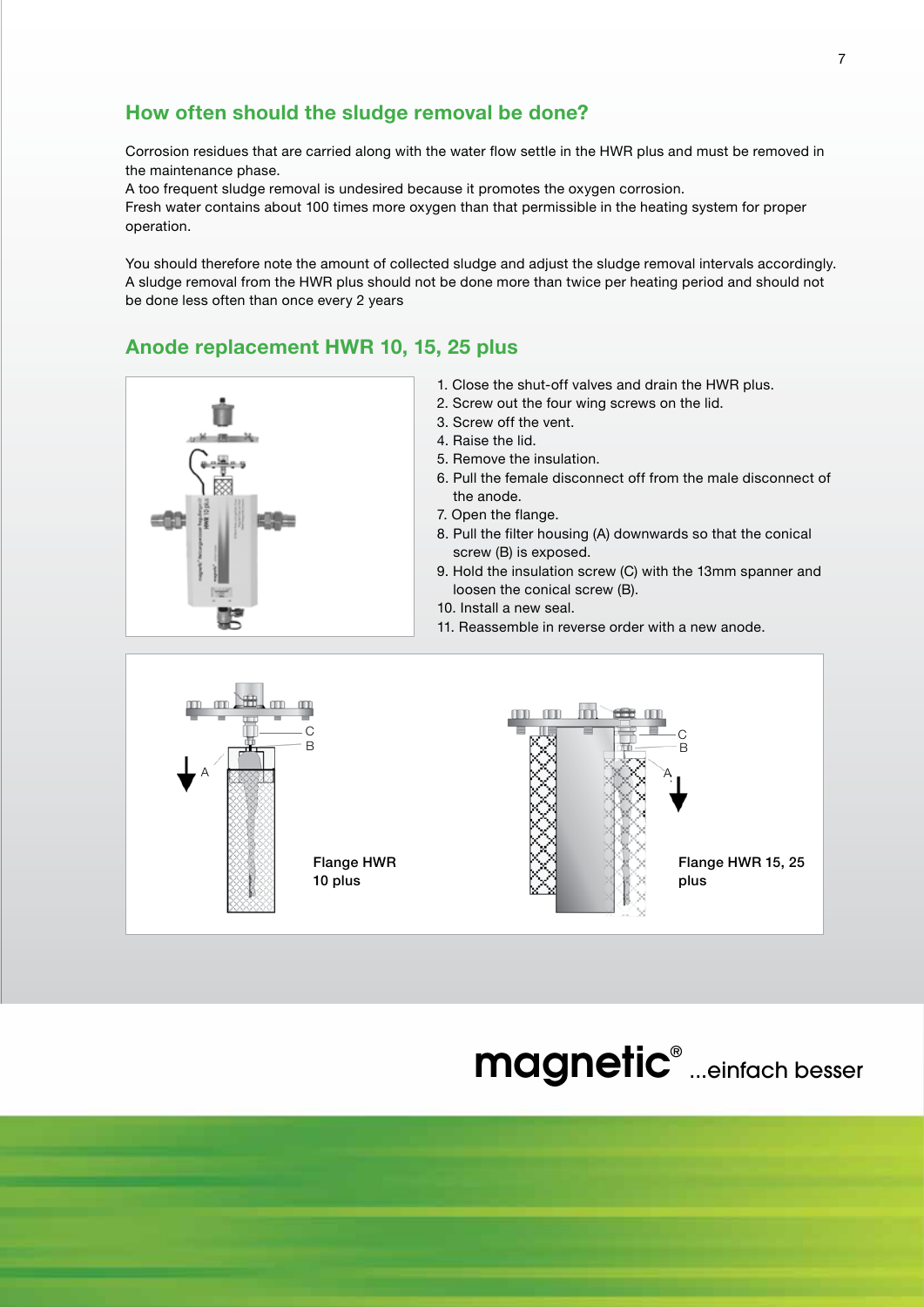## **Troubleshooting**

| <b>Before installation</b>                                         | Remedy                                                                                                                                                                                                                                                                                                                                                    |
|--------------------------------------------------------------------|-----------------------------------------------------------------------------------------------------------------------------------------------------------------------------------------------------------------------------------------------------------------------------------------------------------------------------------------------------------|
| <b>Chemical contamination</b>                                      | We recommend a complete system rinsing before the installation of the HWR<br>plus if the system water is contaminated with chemicals.                                                                                                                                                                                                                     |
| Prior damage due to<br>corrosion                                   | Before the installation, old heating systems must be checked for hidden<br>corrosion damage, which can be hidden by deposits (boiler return flow in<br>the horizontal area, rust bubbles on pipes and distributors). The loosening of<br>deposits by the HWR plus can result in water escaping from the system in the<br>case of hidden corrosion damage. |
| <b>After installation</b>                                          |                                                                                                                                                                                                                                                                                                                                                           |
| High oxygen ingress is<br>occurring                                | Check that the expansion vessel is OK.                                                                                                                                                                                                                                                                                                                    |
| System water is not clear<br>after one year                        | Check if a circulation through all system parts is taking place. All system<br>parts must be flushed if that is not possible.                                                                                                                                                                                                                             |
| Corrosion and sludge<br>formation are occurring                    | Check if the HWR plus model was selected in accordance with our recom-<br>mendations and is correctly installed. Has the maintenance taken place?<br>Contact us to arrange a water analysis for fault correction.                                                                                                                                         |
| Water is escaping from<br>the HWR plus                             | The quick-action vent is usually defective if water drips out of the insulation. It<br>must then be replaced.                                                                                                                                                                                                                                             |
| The function meter shows<br>no deflection despite<br>working anode | Briefly test the meter with a 1.5 V battery. The meter must be replaced if it<br>does not show a deflection. If there is a deflection, it could be that there is no<br>water in the HWR plus or that the anode is not correctly installed. The anode<br>could be covered with an oxide coating. It must then be cleaned with a brass<br>wire brush.       |
|                                                                    |                                                                                                                                                                                                                                                                                                                                                           |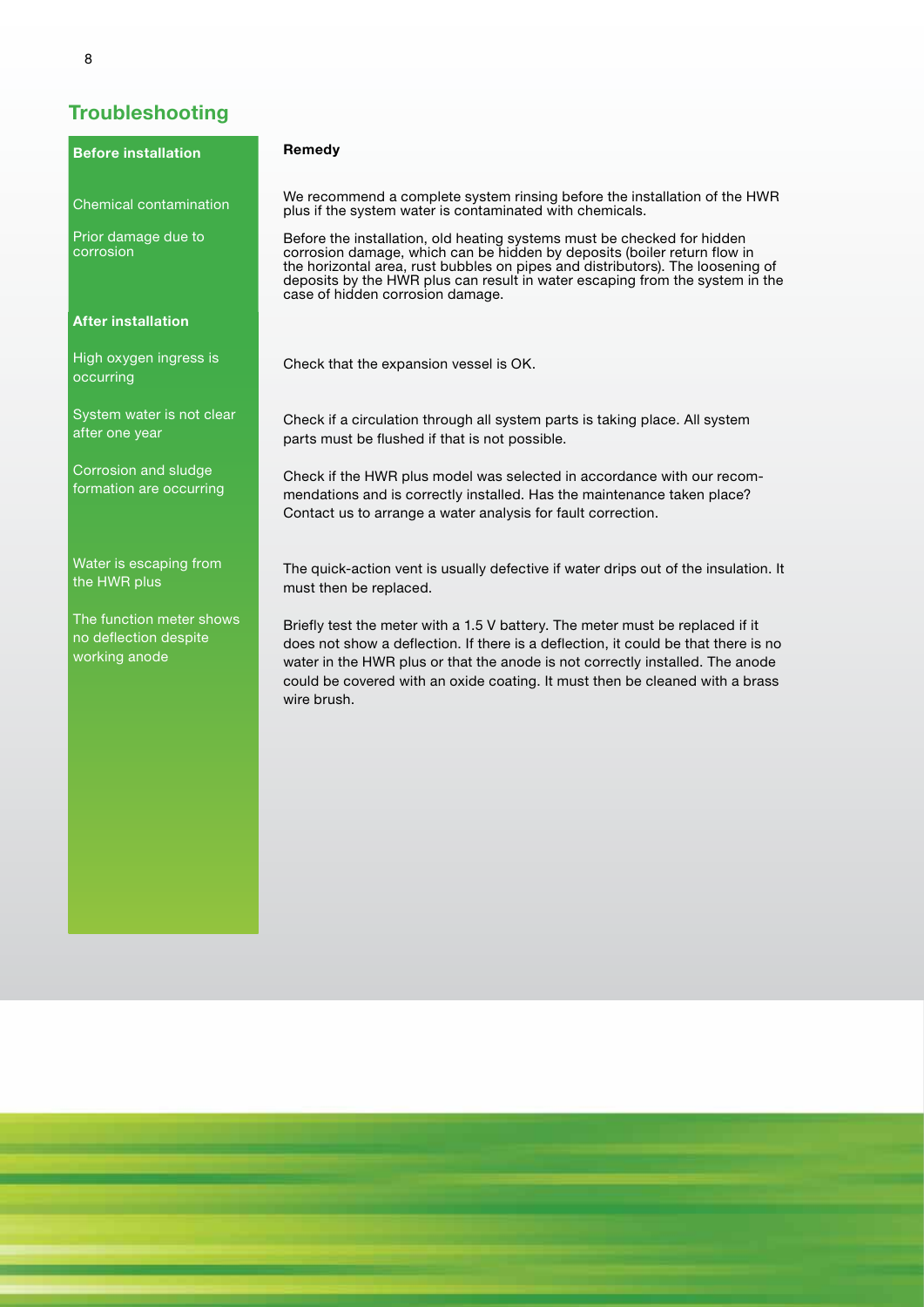## **Service record**

| Installer:    | Property:      |
|---------------|----------------|
|               |                |
|               |                |
| installed on: | Serial number: |
|               |                |

Interval for sludge removal:

Interval for maintenance:

| Date | Work | Meter | $mA$ | Company |
|------|------|-------|------|---------|
|      |      |       |      |         |
|      |      |       |      |         |
|      |      |       |      |         |
|      |      |       |      |         |
|      |      |       |      |         |
|      |      |       |      |         |
|      |      |       |      |         |
|      |      |       |      |         |
|      |      |       |      |         |
|      |      |       |      |         |
|      |      |       |      |         |
|      |      |       |      |         |
|      |      |       |      |         |
|      |      |       |      |         |

magnetic® ...einfach besser